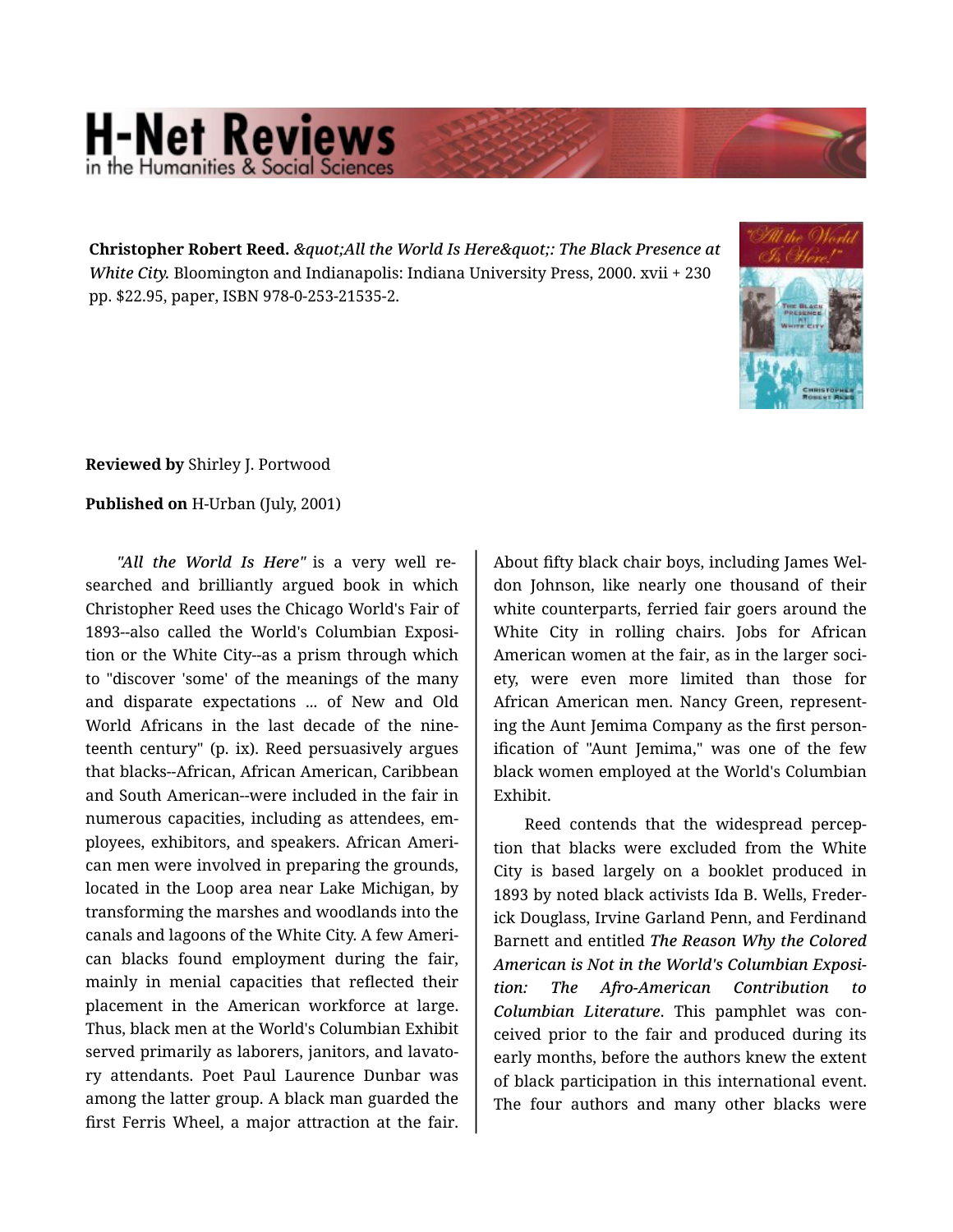alarmed because African Americans were exclud‐ ed from the two official planning bodies for the fair, the all-male United States National Commis‐ sion and the all-female Board of Lady Managers, both appointed by President Benjamin Harrison. Although blacks protested their blatant absence from these groups, Harrison did not change the composition of either. Yet blacks did have some official in-put into the planning, due to the roles of two blacks: Hale Parker, from Missouri, who was an alternate to the aforementioned national board of commissioners, and Joan Imogene Howard, who served on the New York State Board of Women Managers, a state planning body. In ad‐ dition, Mrs. A. M. Curtis was employed rather briefly by the Board of Lady Managers in a cleri‐ cal position, serving under their president, Bertha Honore Palmer. After Williams's resignation, Fan‐ nie Barrier Williams, a prominent Chicago black club woman, filled this position for a short time.

Hampton Institute, Wilberforce University, and Atlanta University, three black colleges, mounted impressive exhibits at the White City. The Hampton exhibit featured arts and crafts pro‐ duced by its African American and Native Ameri‐ can students, as well as photographs of the school. Black speakers at fair festivities included educator Booker T. Washington, noted elocutionist Hallie Q. Brown, Fannie Barrier Williams, and Frederick Douglass, among others. The Haitian exhibit, presided over by American Frederick Douglass, was an elaborate and impressive black exhibit and one that received a steady stream of visitors, both black and white, foreign and domestic.

The simulated village of the Fon people from Dahomey was among the most widely publicized and frequently visited fair sites. Newspapers and magazines extensively covered the exhibit, pho‐ tographers included it in souvenir booklets, and many observers flocked there each day. The inter‐ est in this exhibit, perhaps more than any other, revealed the disparity in perceptions of Africans by an international audience. Some people saw at

the exhibit the rich culture of the Fon people, as well as a reminder of a distant African past that had shaped all humanity--as did Bishop Henry McNeal Turner of the African Methodist Episcopal church, commenting at the concurrent Confer‐ ence on Africa held in Chicago, publicly expound‐ ed his belief that all humanity started black" (p. 184). Other fair goers saw in the Fon village a nonindustrial, rural lifestyle that was anathema to their Victorian tastes. The scantily clad, bare breasted women, and the robed men with their traditional musical instruments and other accou‐ terments both fascinated and repelled many fair goers.

Colored American Day, which offered African Americans an opportunity to present their history and culture in a segregated setting, prompted a conflict among African Americans that revealed their diverse opinions about the most appropriate means to inform the world about the progress made by blacks in post-emancipation America and the best way to address issues of Jim Crow- segregation and discrimination--at the fair and in the larger society. Many blacks, including Ida B. Wells and Ferdinand Barnett, found this segregat‐ ed event highly objectionable and refused to take part in it; other African Americans, like Dr. M. A. Majors of Chicago and Hallie Q. Brown of Wilber‐ force University, participated in the event, despite their opposition to its segregated nature. Signifi‐ cantly, Frederick Douglass, after first objecting to it, later championed the festivities, and Wells, upon hearing the acclaim for Colored American Day after the fact, later expressed regret that she had not attended the day's events.

Reed delves into the substantial primary and secondary literature on the Chicago World's Fair of 1893, and he investigates the sources on social theory, African American history, and other sub‐ jects, enabling him to provide a broad social and historical context for the work. The reader sees the larger settings of both Chicago and the United States as Reed analyzes the myriad views of black